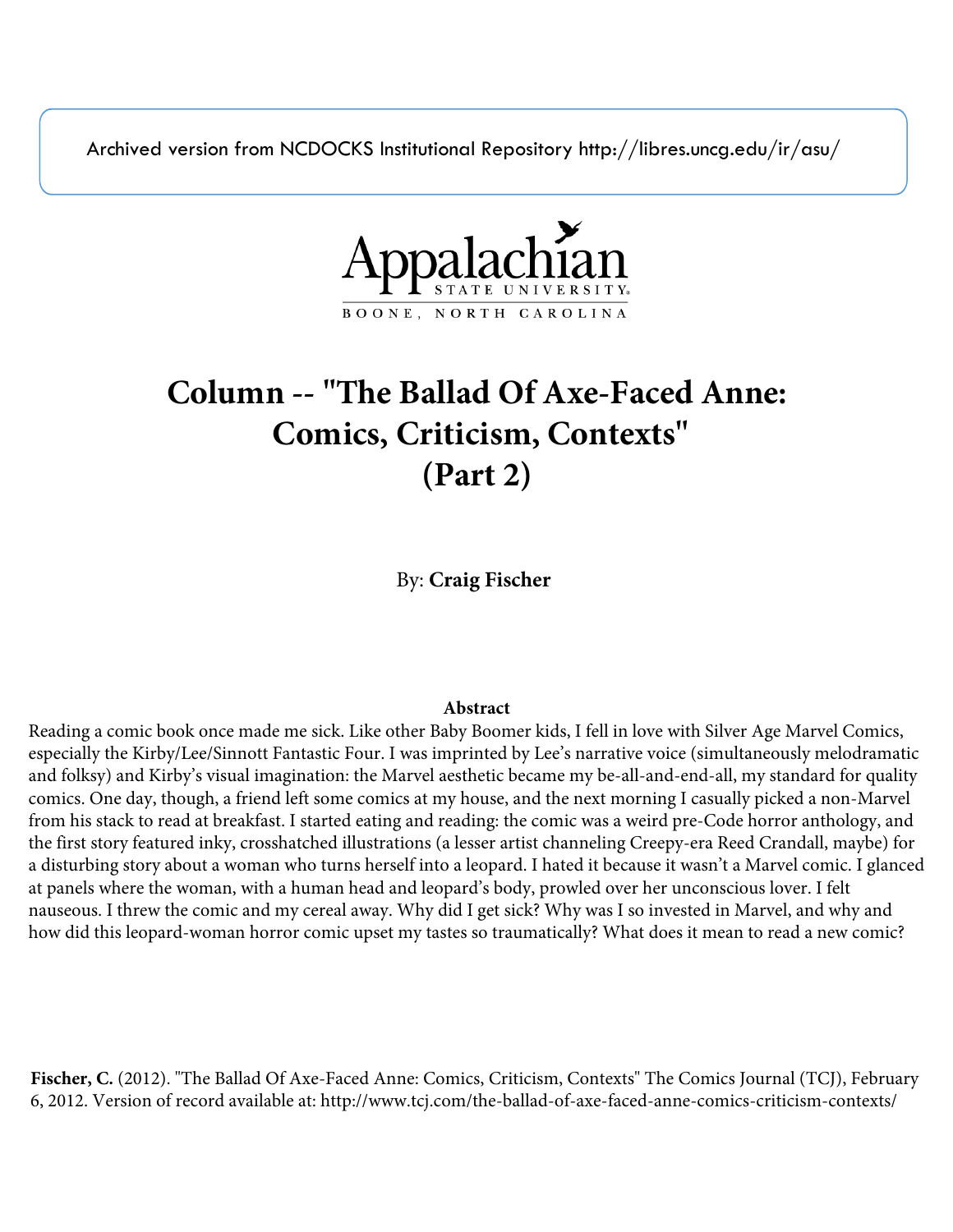The Ballad of Axe-Faced Anne: Comics, Criticism, Contexts | The Comics Journal | Page 2



## **The Ballad of Axe-Faced Anne: Comics, Criticism, Contexts**

BY [CRAIG FISCHER](http://www.tcj.com/author/craig-fischer/) FEB 6, 2012

*Monsters Eat Critics*

11.

As should be clear by now, I wasn't impressed by *Scream* #5, and maybe for good reason. In *Ghastly Terror*, Sennitt argues that 1973 was Skywald's creative apex, but that by the end of that year "the rot had already begun to get in" (164), fueled by the company's increased reliance on cheap foreign artists and increased competition from Marvel's line of black-and-white monster magazines. Maybe I should give Skywald another chance. Maybe I should spring for the comic at the very top of Sennitt's "Ten Best Horror-Mood Magazines," *Psycho* #8, and review Skywald at its best. And I should definitely note that one story—"The Black Orchids and the Tale of Anne," written by Hewetson under the pseudonym of "Stuart Williams" and drawn by José Cardona—is better and more complex than the other contents of *Scream* #5. Thanks to the miracle of poor copyright filing, "Black Orchids" is presented in its entirety below.

12.

When I first read "Black Orchids," I was again unimpressed, since Hewetson's writing stuck to the same "tell, don't show" aesthetic I disliked in other *Scream* #5 stories. The doctor's exposition-heavy captions on pages four and five are too wordy for my tastes (which bend more towards Kurtzman than Feldstein), and Hewetson's dialogue is stuttering, weird, non-idiomatic. Visually, I like how Cardona draws the woods as a swirl of wash, silhouette and negative space, and I also like the last panel of the story, as Anne's psychosis rubs out the panel grid even while Cardona presents Anne's suicide in a sequence of four images. It initially seems, though, that Cardona missed the point of the story, which hinges on the fact that sister Mary is homely but has a pure and noble soul: as John says to Mary (and, unwittingly, to Anne) at the top of page six, "Anne is beautiful only on the **OUTSIDE**—a surface beauty…but **you** I love because of your **inner** beauty…" But throughout the story, Cardona persists in drawing Mary equally as attractive as Anne. On page three, Mary looks out at us with a glamorous, symmetrical face, in a pose that Cardona might've cribbed from fashion photography:

In a close-up on page five, Anne claims to be ugly, and Cardona again draws her as gorgeous:

It's tempting to read this confusion between word and image in "Black Orchids" as another example of Skywald hamfistedness, but wait. The story of Anne's psychosis is transmitted to us through at least two filters: Anne herself—who must've told the police and her doctors at the sanatorium some version of the events—and through Anne's doctor, the narrator of much of "Black Orchids." So why do we trust the version of the story related to us by the doctor, who's only learned about the crime second hand, and

The pioneering co-editor of *Twisted Sisters* and creator of DiDi Glitz talks about the underground comics scene, Communism, abortion, the politics of anthologizing, contact paper-derived orgasms, and nail polish. Cor

[→](http://www.tcj.com/i-felt-like-i-didn%e2%80%99t-have-a-baby-but-at-least-i%e2%80%99d-have-a-book-a-diane-noomin-interview/)

**[Interview](http://www.tcj.com/i-felt-like-i-didn%e2%80%99t-have-a-baby-but-at-least-i%e2%80%99d-have-a-book-a-diane-noomin-interview/)**



### *The Comics Journal*

Timothy Hodler & Dan Nadel, EDITORS

[Kristy Valenti](mailto:kristy@tcj.com), EDITORIAL COORDINATOR

EDITORIAL QUERIES AND INFORMATION: [editorial@tcj.com](mailto:editorial@tcj.com)

> EVENT LISTINGS: [events@tcj.com](mailto:events@tcj.com)

ADVERTISING: [Matt Silvie](mailto:silvie@fantagraphics.com)

QUESTIONS? [FAQ](file:///faq/)

PREVIOUS VERSIONS [classic.tcj.com](http://classic.tcj.com/)

#### **PUBLISHED BY [FANTAGRAPHICS BOOKS](http://www.fantagraphics.com/)**